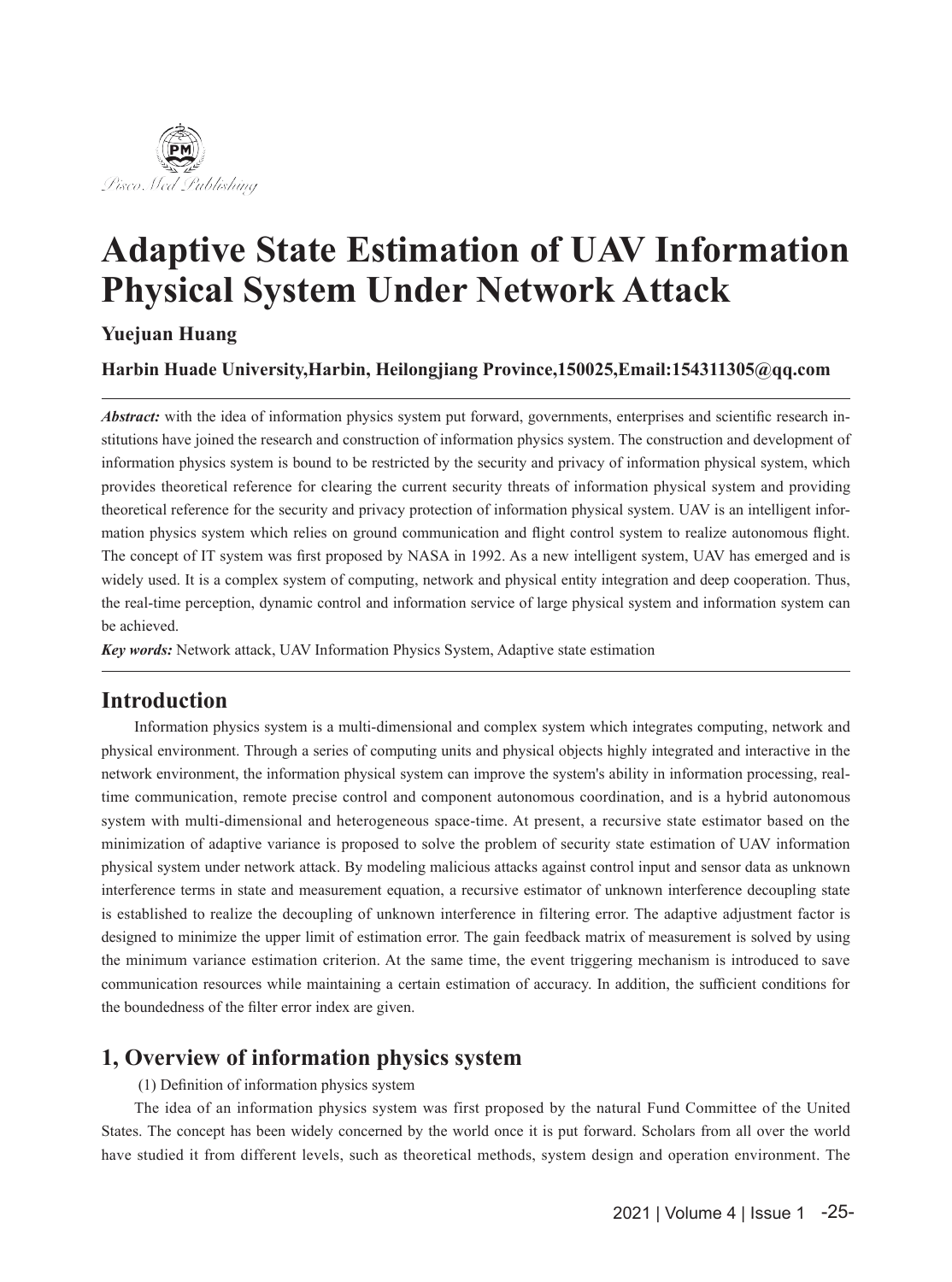information physics system has a high complexity, and has developed different technologies of many disciplines. Therefore, researchers in different fields have different understanding of the IT system. Lee thinks that the information physics system is a close integration of a series of computing processes and physical process components. It monitors the operation of physical entities through the computing core, and physical entities realize the perception and control of the environment by means of network and computing components. Bahetti and others think that the information physical system is a highly reliable system which is closely combined with various computing elements and physical elements in the system and coordinated under the action of dynamic uncertain events. From the aspect of computing science and information storage processing, says believes that the information physical system integrates computing, communication and storage capabilities, can run in real time, reliably, safely, stably and efficiently, and is a networked computer system which can monitor all entities in the physical world. From the perspective of embedded system and equipment development, branicky and Krogh point out that "cyber" is the integration of computing, communication and control technology involving physical process and biological characteristics. The essence of the information physics system is the intelligent machine human system integrating reliable computing, communication and control capabilities. Ma Wenfang believes that the information physics system is a controllable, credible and scalable network physical equipment system with deep fusion of computing, communication and control capabilities on the basis of environmental awareness. It can realize deep fusion and real-time interaction through feedback cycle of mutual influence between computing process and physical process to increase or expand new functions to ensure safety, reliability, and reliability to detect or control a physical entity in an efficient and real-time manner. Wang Zhongjie and others pointed out that the information physics system emphasizes the interaction of "cyber physical", involving the integration of massive heterogeneous data in the future network environment, real-time and reliable processing and communication of uncertain information signals, organic coordination and adaptive control of dynamic resources and capabilities, which is highly autonomous perception, independent judgment, independent adjustment and autonomy, The next generation intelligent system can realize the interconnection and cooperation between virtual world and real physical world.

### **2, The architecture of information physics system**

Information physics system usually has three important characteristics:

Coupling with environment: each information physical system is closely coupled with the environment (i.e. physical process). Any change of environmental behavior will cause the change of the behavior of information physical system, and vice versa. The medical equipment information physics system such as ICD (implanted cardia defibrator) is a typical case.

Various functions and performance: Information Physics system is usually composed of different entities with different function performance. The sensor embedded in the physical process is used as monitoring purpose, and its performance is limited, while the entity that manages the sensor has strong function and performance. For example, a health monitoring system with strong availability is composed of many small medical sensors, but the base station that manages these sensors is usually a handheld computer. The diversity of function and performance is the potential bottleneck in the data processing, communication and storage in the workflow of information physics system.

Network: unlike the traditional independent embedded system, the information physical system needs a communication channel to provide services (usually in the form of cooperation between the parts) whether embedded in the physical process or not. For example, in intelligent vehicle systems, sensors that perceive the state of the car communicate with the car radio, which enables the radio to automatically increase the volume with the increase of vehicle speed, and prevent the interference of the increased noise.

Perceived executive layer:

The perceptual executive layer includes sensors, actuators, RFID (radio frequency identification) tags, RFID readers, mobile intelligent terminals and other physical devices, which are mainly responsible for sensing and acquiring physical environment data and executing system control commands. Through the interaction between embedded sensors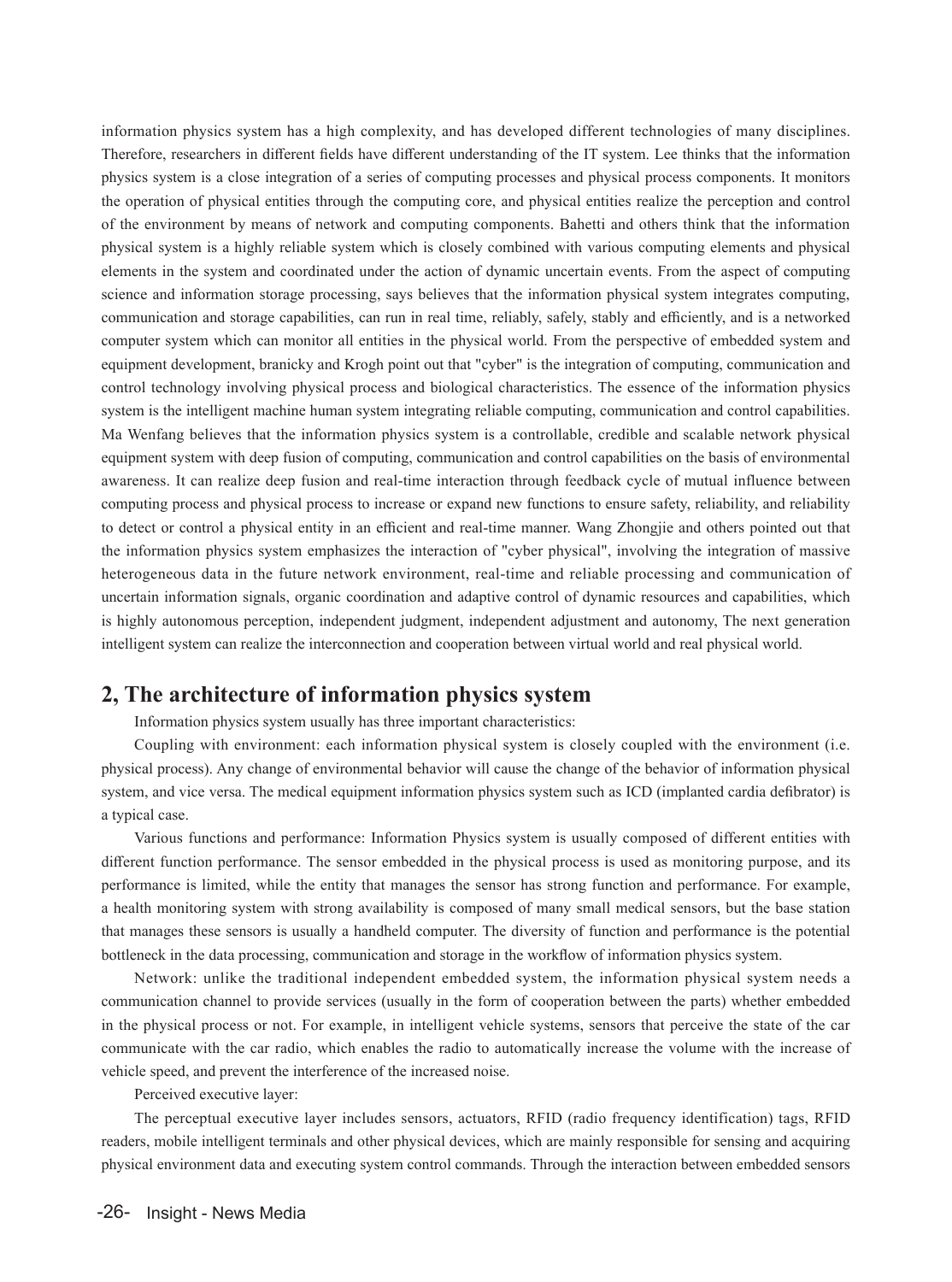and actuators distributed on physical equipment and physical environment, large-scale distributed data acquisition and state identification are carried out for material attribute, environment status and other data. The upper data processing results are obtained through data communication layer, and feedback to the actuator, and operation is carried out according to control commands to adapt to the changes of system and physical environment.

Data transmission layer:

The data transmission layer is supported by real-time communication and information interaction by the next generation network. It mainly transmits data through existing networks such as Internet, private network, LAN and communication network to realize data interaction. At the same time, the data transmission layer should have the ability of intelligent processing and management of massive information.

Application control layer:

The Application control layer is the core part of the interaction of information physics system. After the information obtained from the data transmission layer is abstracted, the executive control command is generated by the judgment of preset rules and high-level control semantic specifications. The executive control command is fed back to the underlying physical unit of the perceptive execution layer through the data transmission layer, and the relevant operations are performed by the actuator. The application control layer also combines the information physics system with the professional application of the industry to realize the application solution collection of wide-ranging intelligence, such as intelligent transportation and intelligent grid.

## **3, Adaptive state estimation of UAV information physical system under network attack**

In order to solve the problem of adaptive recursive state estimation of UAV information physical system under various network attacks, the random attack for control input is modeled as unknown interference in state equation, and malicious data implantation attack for sensor data is modeled as unknown interference in measurement equation. The problem is transformed into an equivalent state estimation problem for stochastic uncertain systems with double unknown interference.

The problem of decoupling the sensor measurement attack signal and control input attack signal in the state filtering error is solved by using the recursive filter and adaptive adjustment factor. The minimum upper bound of the covariance of the filtering error is obtained. The minimum variance estimation criterion is used to solve the gain feedback matrix of measurement, and the state estimation in the sense of minimizing the adaptive variance is realized.

#### **4, Security measures of information physical system**

(1) Perceived executive layer security measures

The perceptive execution layer of information physical system mainly involves the physical security of each node infrastructure, the acquisition of sensing data and the execution of control commands. It is the foundation of information physical system security to ensure the security of sensors, actuators, RFID devices, image capture devices and other equipment. The following are some security measures to perceive the security threat of the executive layer:

The identity of the node is managed and protected. This will extend the authentication time to a certain extent. In practical application, the security and efficiency of the system can be weighed and a more balanced node authentication strategy can be formulated.

Through biometric and near-field communication, the security of node sensing data is better protected.

Strengthen legislation, and make clear illegal behaviors and their costs for behaviors that threaten users or system security by using information physical system.

The paper also discusses the key and password technology, privacy protection technology, secure routing technology, security data fusion technology and security location technology. (2) Data transmission layer security